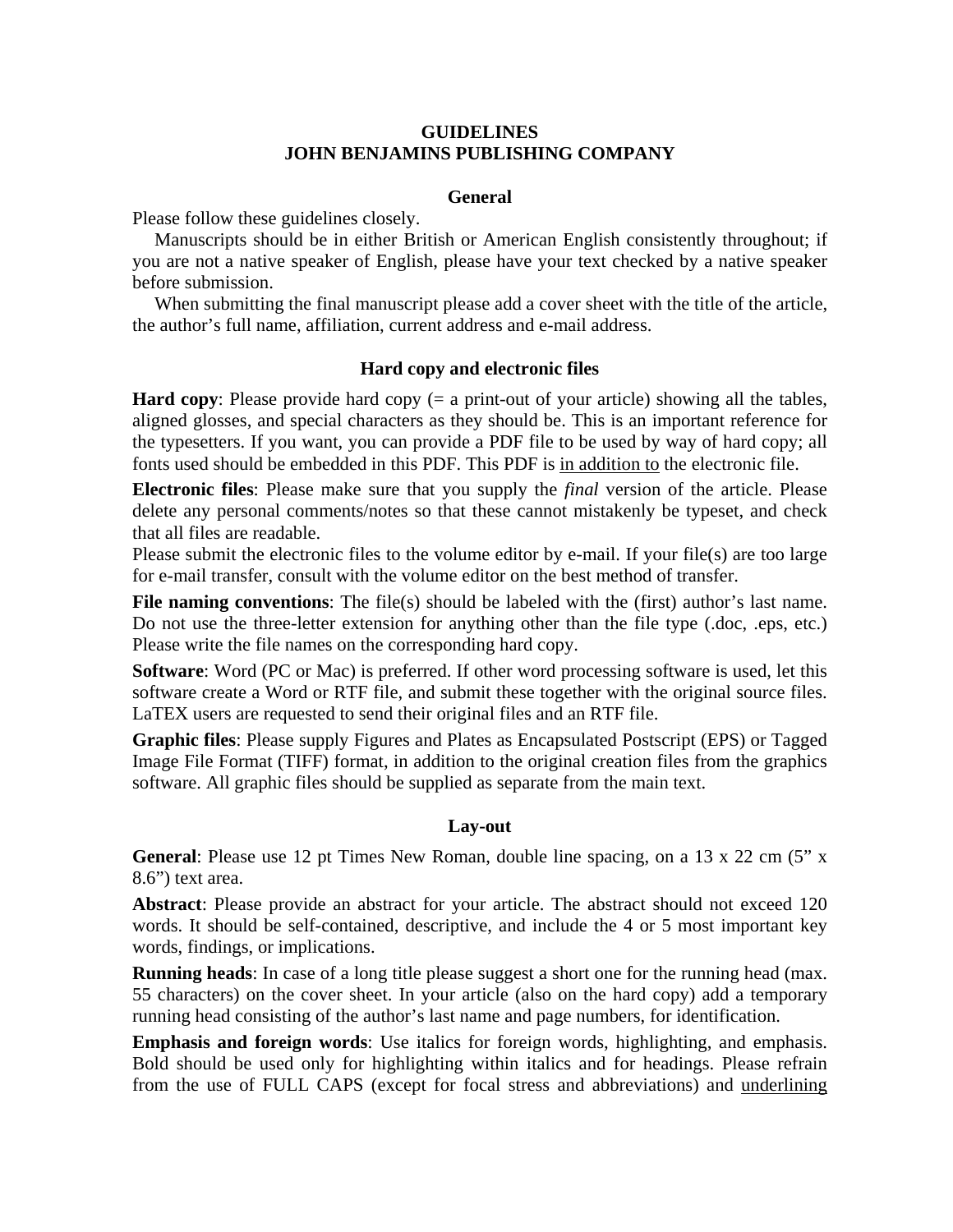(except for highlighting within examples, as an alternative for boldface). Unless, of course, it concerns a notational convention generally used in your field of research.

**Symbols and special characters**: Please use Unicode for any characters beyond the standard ASCII set. If you have no access to certain characters, please mark these in the electronic text with unique codes such as \$[…], and provide a list of conversion codes with the characters that they should become.

**Section headings**: Please mark the hierarchy of subheadings as follows:

| Heading level 1       | $=$ bold, two lines space above and one line space below.               |
|-----------------------|-------------------------------------------------------------------------|
| Heading level 1.1     | $=$ italics, one line space above and one line space below.             |
| Heading level 1.1.1   | $=$ italics, one line space above, text on new line                     |
| Heading level 1.1.1.1 | $=$ italics, one line space above; period after heading, text following |
|                       | on the same line.                                                       |

**Quotations**: Text quotations in the main text should be given in double quotation marks. Block quotations, longer than 3 lines, should have a blank line above and below and a left indent, without quotation marks, and with the appropriate reference to the source.

**Listings**: Should not be indented. If numbered, please number as follows:

1. ..................... or a. ....................... 2. ..................... or b. .......................

Listings that run on in the main text can be numbered in parentheses: (1)..............  $(2)$ .............., etc.

**Examples**: should be numbered with Arabic numerals (1,2,3, etc.) in parentheses and indented:

(1) John drank yet another glass of water

Every next level in the example (a), (b) gets one indent:

- (3) a. *Ed en Floor gaan samen-wonen* Ed and Floor go together-live.INF "Ed and Floor are going to live together"
	- b. *Maarten en Stefanie zijn uit elkaar* Maarten and Stefanie BE out RECP "Maarten and Stefanie have split up"

**Glosses**: for conventions for interlinear morpheme-by-morpheme glosses, please refer to [www.eva.mpg.de/lingua/files/morpheme.html](http://www.eva.mpg.de/lingua/files/morpheme.html). Line up glosses by using tabs, not spaces.

**Notes:** Notes should be kept to a minimum. Note indicators in the text should appear at the end of sentences and follow punctuation marks. Please provide the notes as endnotes: our typesetters will change them into footnotes in the correct location. Do not use notes for bibliographic references.

#### **References**

It is essential that you format the references according to these instructions, as these cannot be formatted automatically.

**References in the text**: These should be as precise as possible, giving page references where necessary; for example (Clahsen 1991: 252) or: as in Brown et al. (1991: 252). All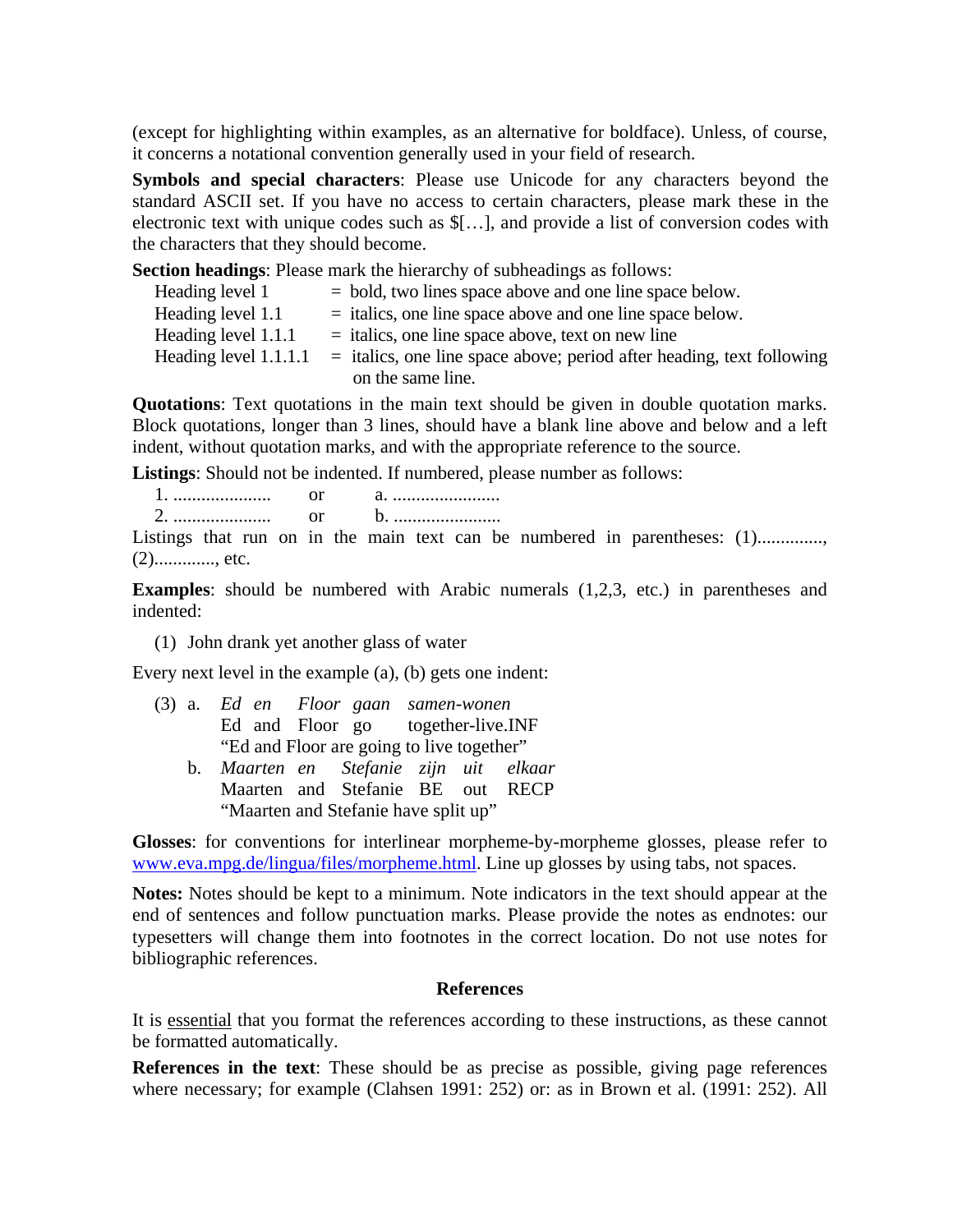references in the text should appear in the References section, and only references in the text should be included in the References section.

**References section**: The References section follows the Notes section. References should be listed first alphabetically and then chronologically.

We encourage the use of the *Unified Style Sheet for Linguistics* developed by the editors of a number of prominent journals, under the auspices of the Linguistic Society of America (http://linguistlist.org/pubs/tocs/JournalUnifiedStyleSheet2007.pdf)

## **Examples**

- Anttila, Raimo. 1989. *Historical and comparative linguistics*. Amsterdam & Philadelphia: John Benjamins.
- Casali, Roderic F. 1998. Predicting ATR activity. *Chicago Linguistic Society* (*CLS*) 34(1). 55-68.
- Crasborn, Onno. 2006. On the use of the two hands in sign language poetry: A case study of the NGT poet Wim Emmerik. Paper presented at the annual meeting of the Linguistic Society of the Netherlands, 4 February, Utrecht.
- Dancygier, Barbara. In press. The text and the story: Levels of blending in fictional narratives. In Anders Hougaard & Todd Oakley (eds), *Mental Spaces in Discourse and Interaction*. Amsterdam & Philadelphia: John Benjamins.
- Franks, Steven. 2005. Bulgarian clitics are positioned in the syntax. http://www.cogs.indiana.edu/people/homepages/franks/Bg\_clitics\_remark\_dense.pdf (17 May, 2006.)
- Gelderen, Elly van. 2004a. *Grammaticalization as economy*. Amsterdam & Philadelphia: John Benjamins.
- Gelderen, Elly van. 2004b. The CP and Split CP cross-linguistically. *Word* 55(3). 369-403.
- Iverson, Gregory K. 1983. Korean /s/. *Journal of Phonetics* 11. 191-200.
- Iverson, Gregory K. 1989. On the category supralaryngeal. *Phonology* 6. 285-303.
- Johnson, Kyle, Mark Baker & Ian Roberts. 1989. Passive arguments raised. *Linguistic Inquiry* 20. 219-251.
- Lahiri, Aditi (ed.). 2000. *Analogy, leveling, markedness: Principles of change in phonology and morphology* (Trends in Linguistics 127). Berlin: Mouton de Gruyter.
- McCarthy, John J. & Alan S. Prince. 1999. Prosodic morphology. In John A. Goldsmith (ed.), *Phonological theory: The essential readings*, 238-288. Malden, MA & Oxford: Blackwell.
- Murray, Robert W. & Theo Vennemann. 1983. Sound change and syllable structure in Germanic phonology. *Language* 59(3). 514-528.
- Nagano, Tadashi. 1990. *Nihongo no chishiki* (*Knowledge of the Japanese language*). Tokyo: Tamagawa University Press.
- *Oxford English Dictionary*, 2nd edn. 1989. Oxford: Oxford University Press.
- Pedersen, Johan. 2005. The Spanish impersonal se-construction: Constructional variation and change. *Constructions* 1, http://www.constructions-online.de. (3 April, 2007.)
- Rissanen, Matti. 1999. Syntax. In Roger Lass (ed.), *Cambridge History of the English Language*, vol. 3, 187-331. Cambridge & New York: Cambridge University Press.
- Yu, Alan C. L. 2003. *The morphology and phonology of infixation*. Berkeley, CA: University of California dissertation.